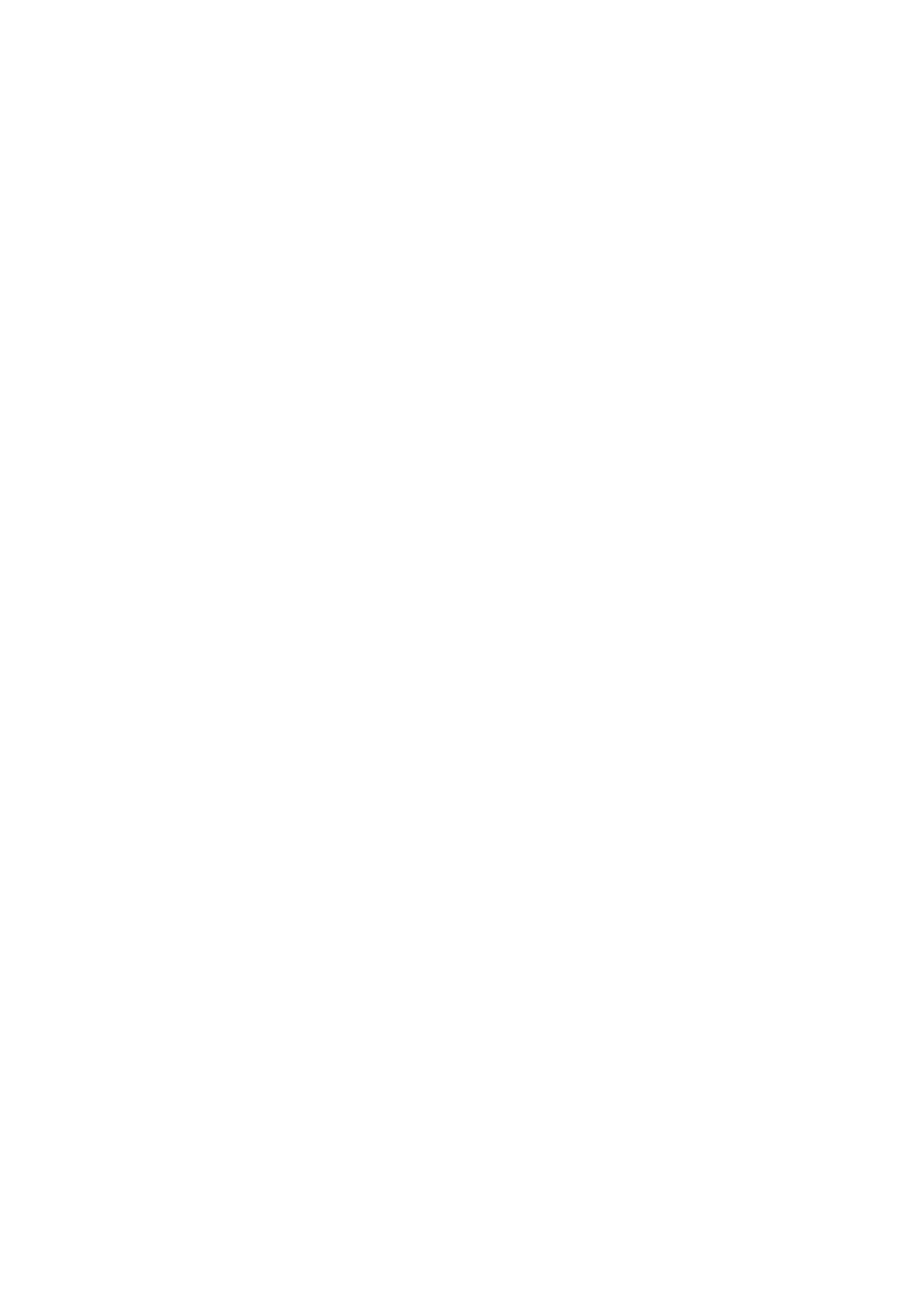

#### **Contents**

| $\mathbf 1$ . |     |                                                                             |  |  |  |
|---------------|-----|-----------------------------------------------------------------------------|--|--|--|
|               |     |                                                                             |  |  |  |
|               |     |                                                                             |  |  |  |
|               |     |                                                                             |  |  |  |
|               |     |                                                                             |  |  |  |
|               |     |                                                                             |  |  |  |
|               |     |                                                                             |  |  |  |
|               |     |                                                                             |  |  |  |
|               |     |                                                                             |  |  |  |
|               |     |                                                                             |  |  |  |
| 2.            |     | Structure Characteristics and Working Principle 12                          |  |  |  |
|               |     |                                                                             |  |  |  |
|               |     |                                                                             |  |  |  |
|               |     |                                                                             |  |  |  |
|               |     |                                                                             |  |  |  |
|               |     |                                                                             |  |  |  |
|               |     |                                                                             |  |  |  |
|               |     |                                                                             |  |  |  |
|               |     |                                                                             |  |  |  |
|               |     |                                                                             |  |  |  |
| 3.            |     |                                                                             |  |  |  |
|               | 3.1 | SBH installed on injection molding machine or extrusion molding machine  18 |  |  |  |
|               |     |                                                                             |  |  |  |
|               |     |                                                                             |  |  |  |
| 4.            |     |                                                                             |  |  |  |
|               |     |                                                                             |  |  |  |
|               |     |                                                                             |  |  |  |
|               |     |                                                                             |  |  |  |
|               |     |                                                                             |  |  |  |
|               |     |                                                                             |  |  |  |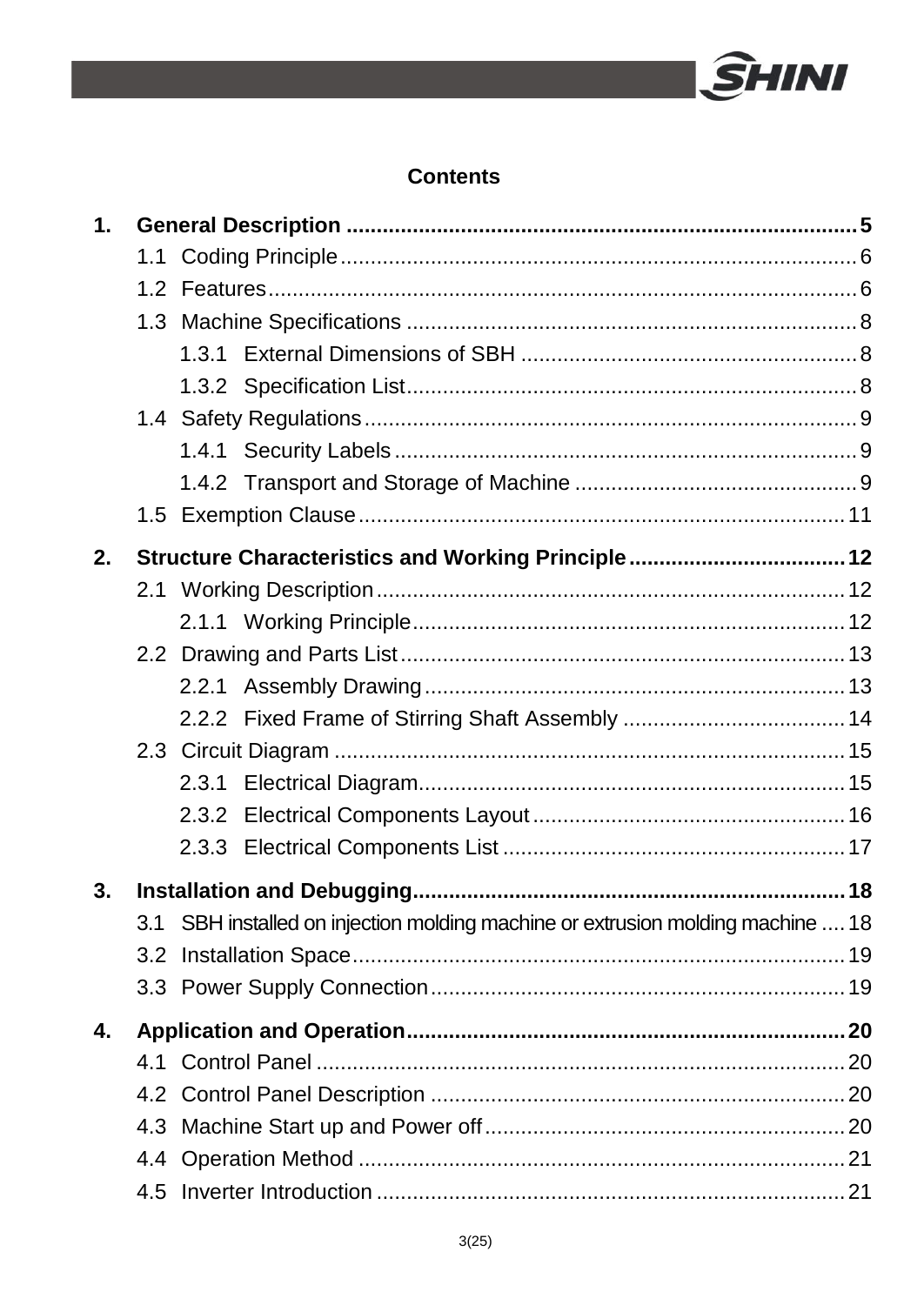

| 5. |  |                                                     |  |
|----|--|-----------------------------------------------------|--|
| 6. |  |                                                     |  |
|    |  |                                                     |  |
|    |  |                                                     |  |
|    |  | 6.1.2 Maintenance of Hopper and Stirring Blades  24 |  |
|    |  |                                                     |  |
|    |  |                                                     |  |
|    |  |                                                     |  |
|    |  |                                                     |  |
|    |  |                                                     |  |

#### **Table Index**

#### **Picture Index**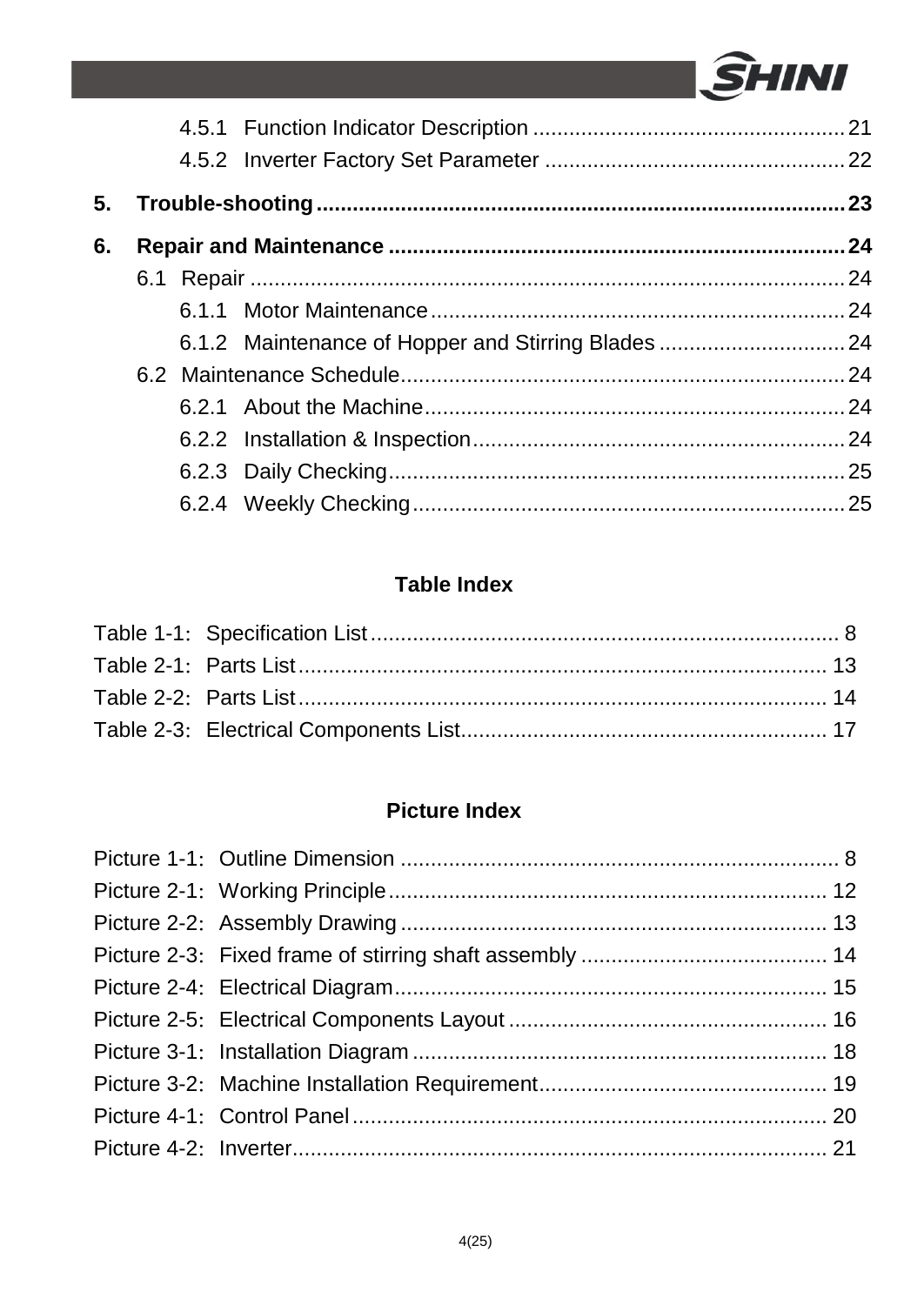

## **1. General Description**

Please read through this operation manual before using and installation to avoid damage of the machine and personal injuries.

SBH-160U bridge-breaking hopper is an auxiliary discharge device which mainly equipped on injection molding machine or extrusion molding machine. When material in large size and lightweight enter into the hopper of injection molding machine will cause material bridging and difficult discharging. SBH -160U can make the material in compulsive loading and discharging.



Model: SBH-160U (insulation optional)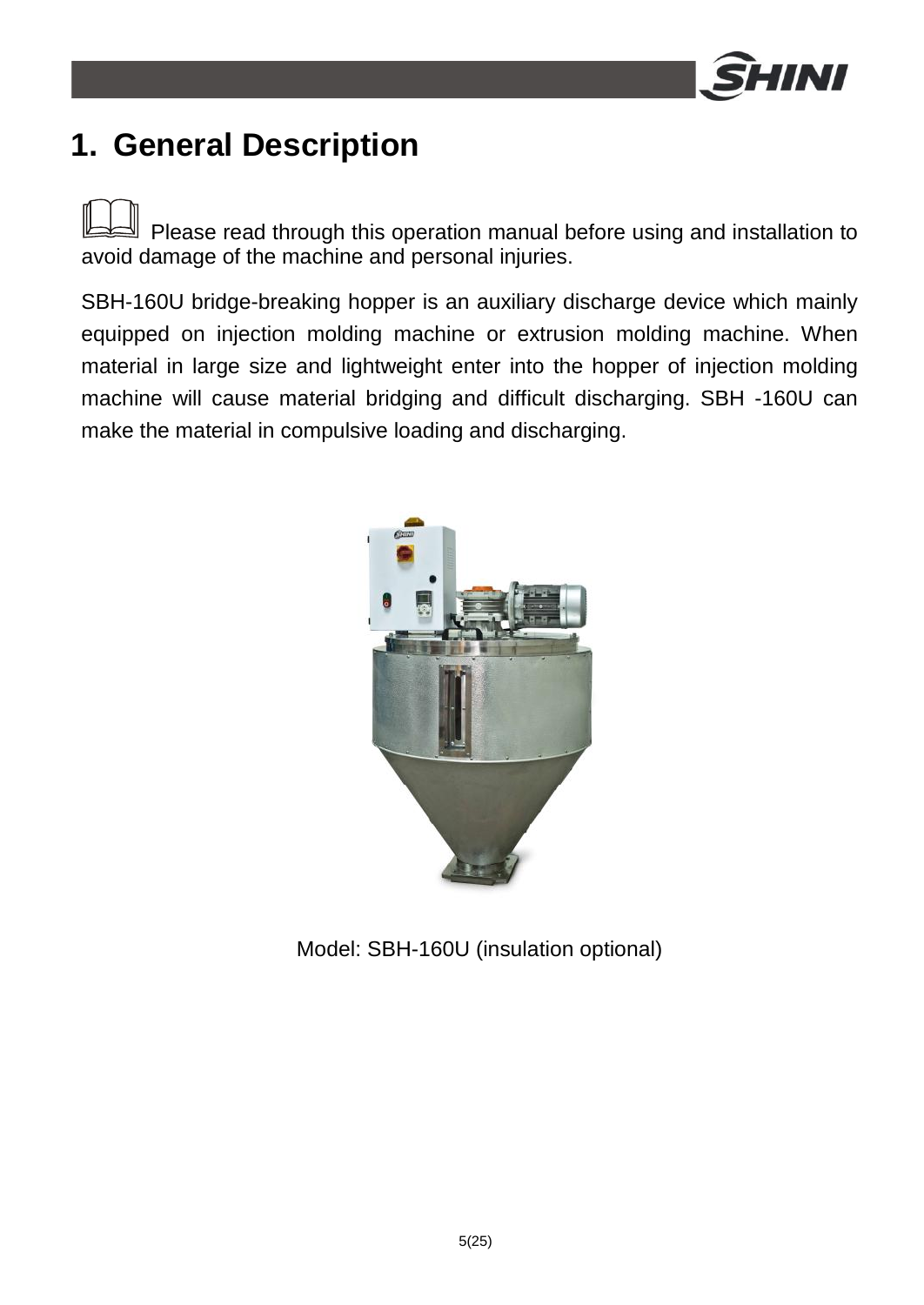

### 1.1 Coding Principle



Note\*

Insulation Type

For Polished Hopper Inside

### 1.2 Features

Standard Configuration

- With bridge-breaking structure and screw blades welded at the end part, it can help the material go into the barrel smoothly.
- ●There is a supporting structure of rotating shaft inside the hopper for stable operation.
- Equipped with inverter, discharging speed can be adjusted according to production demands.
- Detachable parts for the top (cover, gear motor and screw) for easy clean.
- Equipped with adaptor flange, it can collocate with SAL-330/360. The loader should be in bridge-breaking design.

Accessory Option

- Self-contained hopper loader SAL-U series is optional to realize auto feeding.
- Rotary material level sensor is optional as its high material level.
- Insulation type prevents heat dissipation.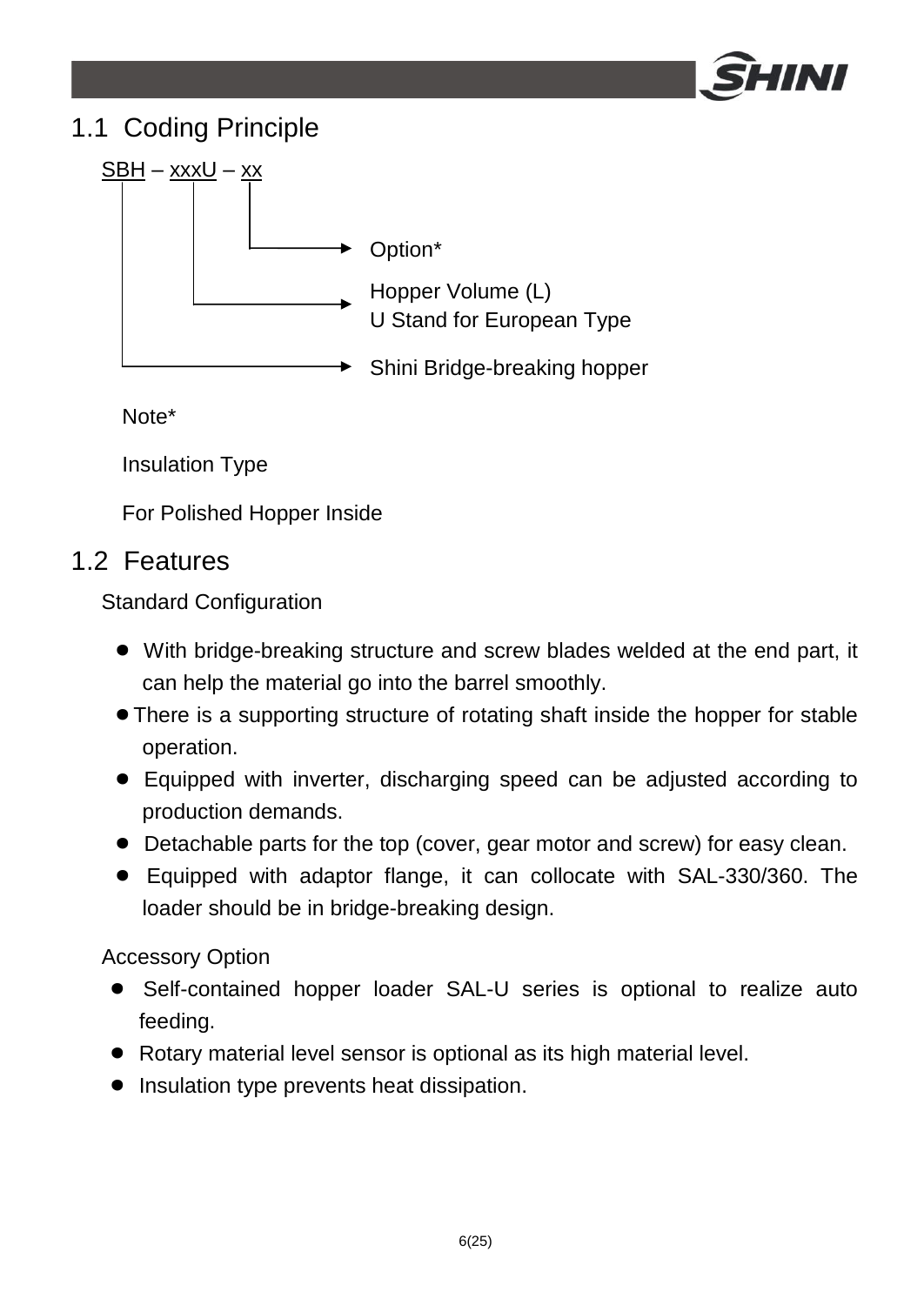

All service work should be carried out by a person with technical training or corresponding professional experience. The manual contains instructions for both handling and servicing. Chapter 6 contains service instructions which are intended for service engineers while other chapters for the daily operator.

Any modifications of the machine must be approved by SHINI in order to avoid personal injury and damage to machine. We shall not be liable for any damage caused by unauthorized change of the machine.

Our company provides excellent after-sales service. Should you have any problem during using the machine, please contact the company or the local vendor.

Headquarter and Taipei factory:

Tel: (886) 2 2680 9119

China Service Line:

Tel: 800 999 3222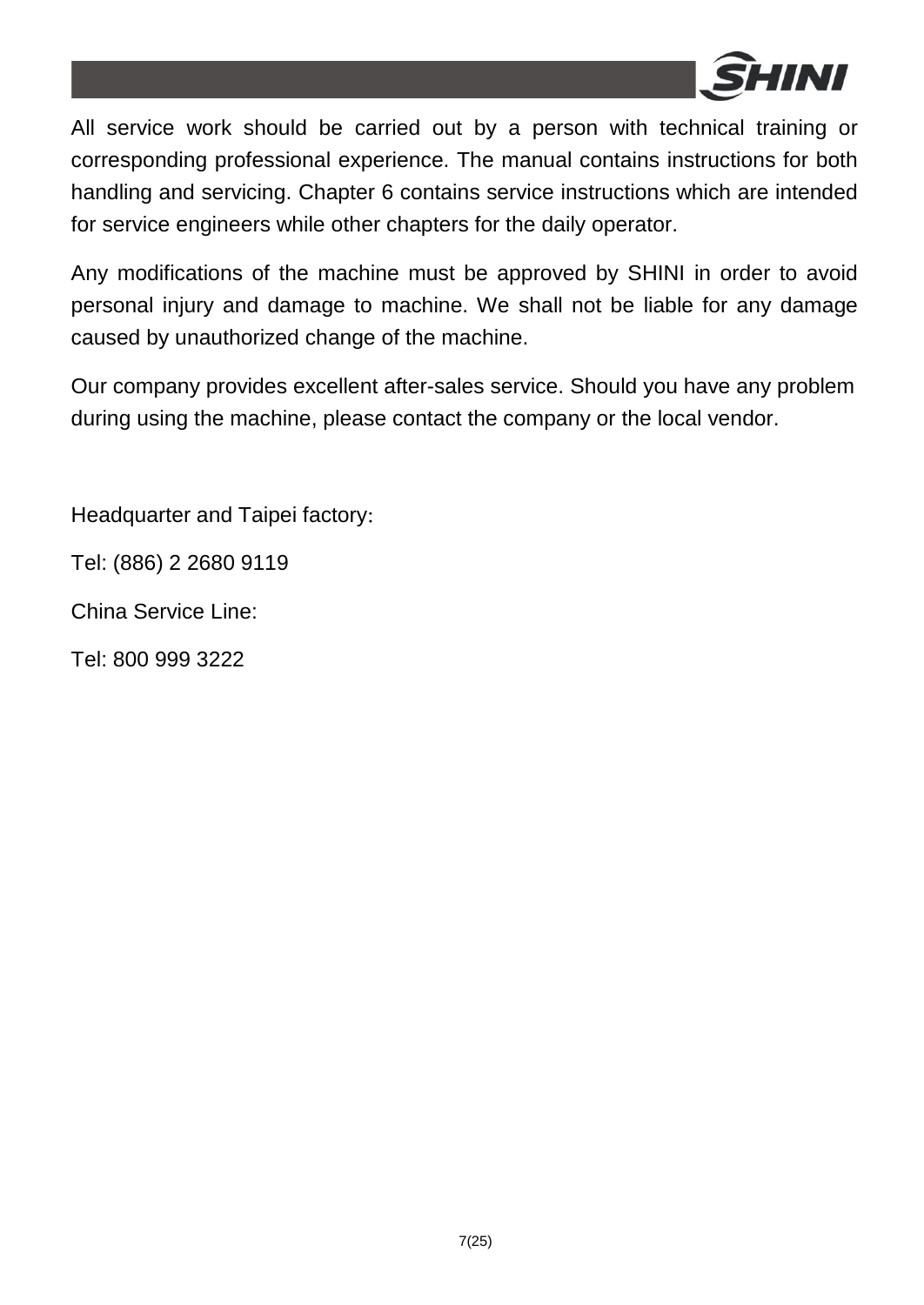

### 1.3 Machine Specifications

#### 1.3.1 External Dimensions of SBH



Picture 1-1: Outline Dimension

#### 1.3.2 Specification List

|  | Table 1-1: Specification List |
|--|-------------------------------|
|--|-------------------------------|

| <b>Model</b>                   | <b>SBH-160U</b> |
|--------------------------------|-----------------|
| <b>Motor Power</b>             | 1.5             |
| Max. Handling Capacity (kg/hr) | 5000            |
| Mixing Barrel Volume(L)        | 160             |
| <b>External Dimension</b>      |                 |
| H(mm)                          | 1431            |
| W/mm)                          | 860             |
| D(mm)                          | 771             |

Note: 1)The max. handling capacity of material is 0.3kg/L bulk density, within 30×30×0.5mm dimension measured by continuous rotating method. Data will change related to the characteristics of material.

2)For polished hopple inside, add "P" at the end of the model code.

3)Frequency arrange of motor:10-50Hz

4)Power voltage of machine: 3Ф,400V,50Hz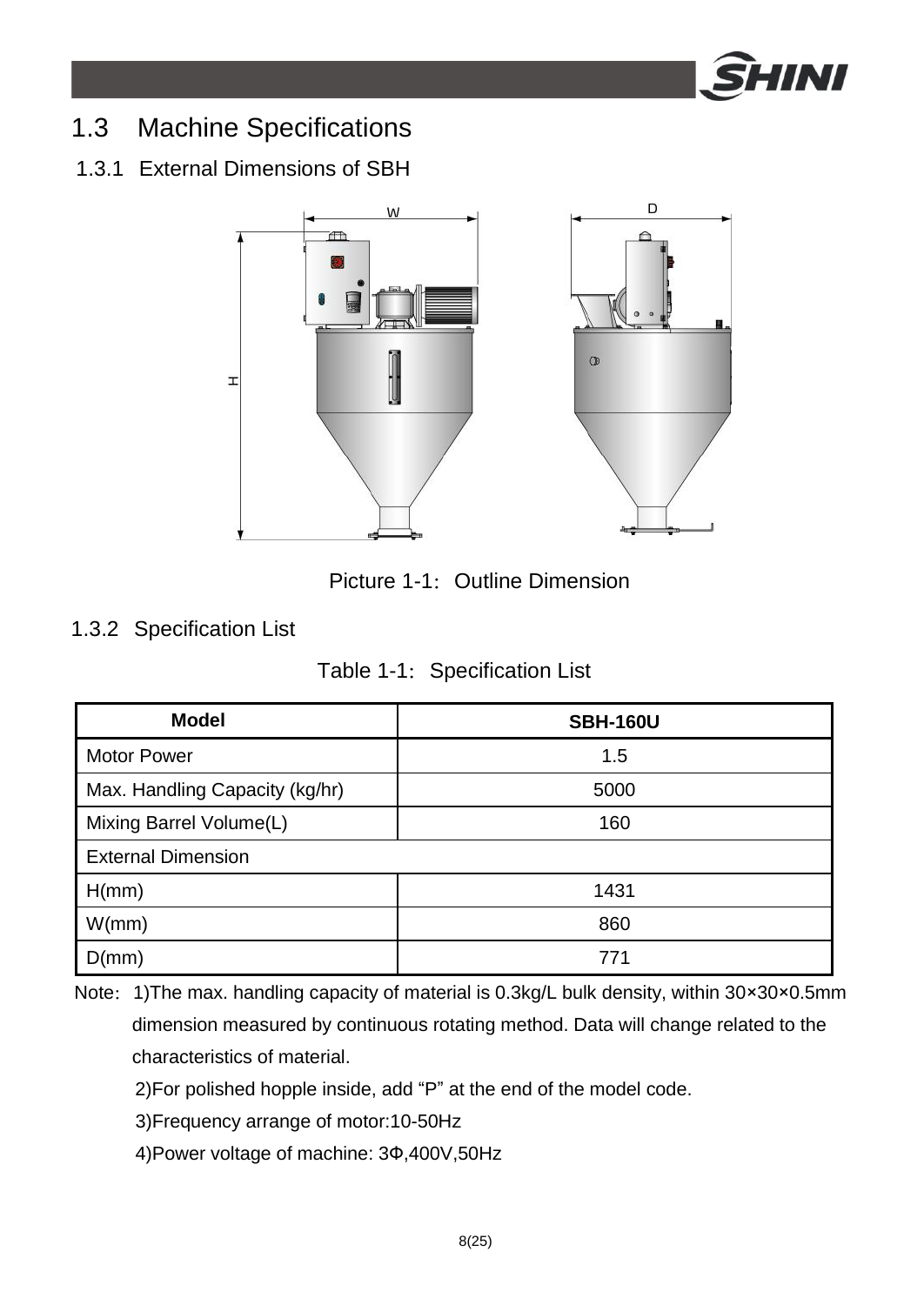

### 1.4 Safety Regulations

The user must conform to following safety rules when operating the machine to avoid personal injuries or machine damage.

Following regulations must be observed when operate the machine.

If key of interlocking device has lost or damaged, entire interlocking device needs replacement.

#### 1.4.1 Security Labels



 Installation of device is allowed only to professional electrician. Before maintenance and repair, turn off main switch and control switch.



Warning!

High Voltage!

This label is posted on the electrical control box!



### Warning!

Be careful!

Pay more attentions at the places where this sign is attached!



### Warning!

If stripe material is conveyed, it may probably cause the blockage!



### Attention!

No need for regular inspection because all the electrical parts in the control box are fixed tightly!

#### 1.4.2 Transport and Storage of Machine

**Transport** 

- 1) SBH-160U bridge-breaking hopper is packaged in crate or plywood case. The bottom with wooden plate pad which applicable for forklift prompt transport.
- 2) When in transport, don't turn on the machine to avoid it colliding with other objects and prevent abnormal operation.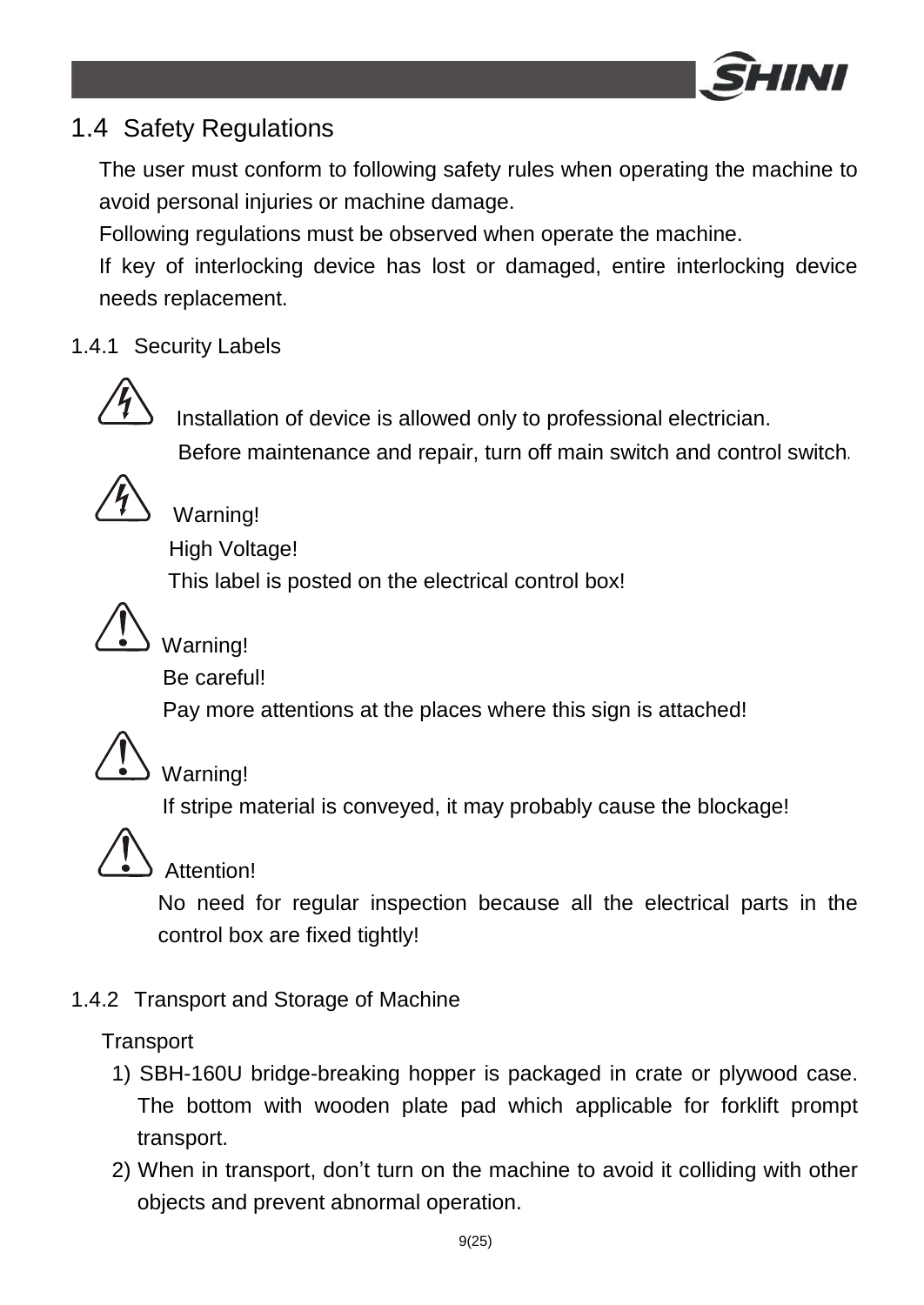

- 3) Although machine has well balanced structure, it needs careful lifting to prevent dropping.
- 4) In long term transport, ambient temperature of the machine and its accessories could be -25° $\degree$   $\sim$  +55 $\degree$ ; if in short term transport, the transport temperature could be +70℃.

#### Storage

- 1) SBH-160U should be kept indoor for storage, with environment temperature range in 5℃~40℃ and humidity lower than 80%.
- 2) Cut off all the power and turn off main power switch and control switch.
- 3) In order to avoid potential failure caused by water and gas, please separate entire machine, especially the electrical components off water source.
- 4) Cover machine with plastic films to prevent dust and rain invasion.

#### Working Environment

1) In dry indoor environment, the highest temperature should not higher than +45℃, humidity could not exceed 80%.

Do not use the machine:

- 1) It has damaged signs.
- 2) In order to prevent electric shock, don't operate the machine on wet floor or after rain.
- 3) If machine damaged or dismantled, without professional repair and installation.
- 4) The device could be operated in normal environment below altitude of 3000m.
- 5) At least a clearance of 1m surrounding the equipment is required during operation. Keep at least 2 meters between the device and inflammables.
- 6) Avoid vibration, magnetic disturbance at operation area.

#### Rejected parts disposal

When equipment reaches its service lifespan and could not be used any more, unplug the main power and dispose it probably according to local code.

#### Fire hazard

In case of fire,  $CO<sub>2</sub>$  dry powder fire extinguisher should be applied.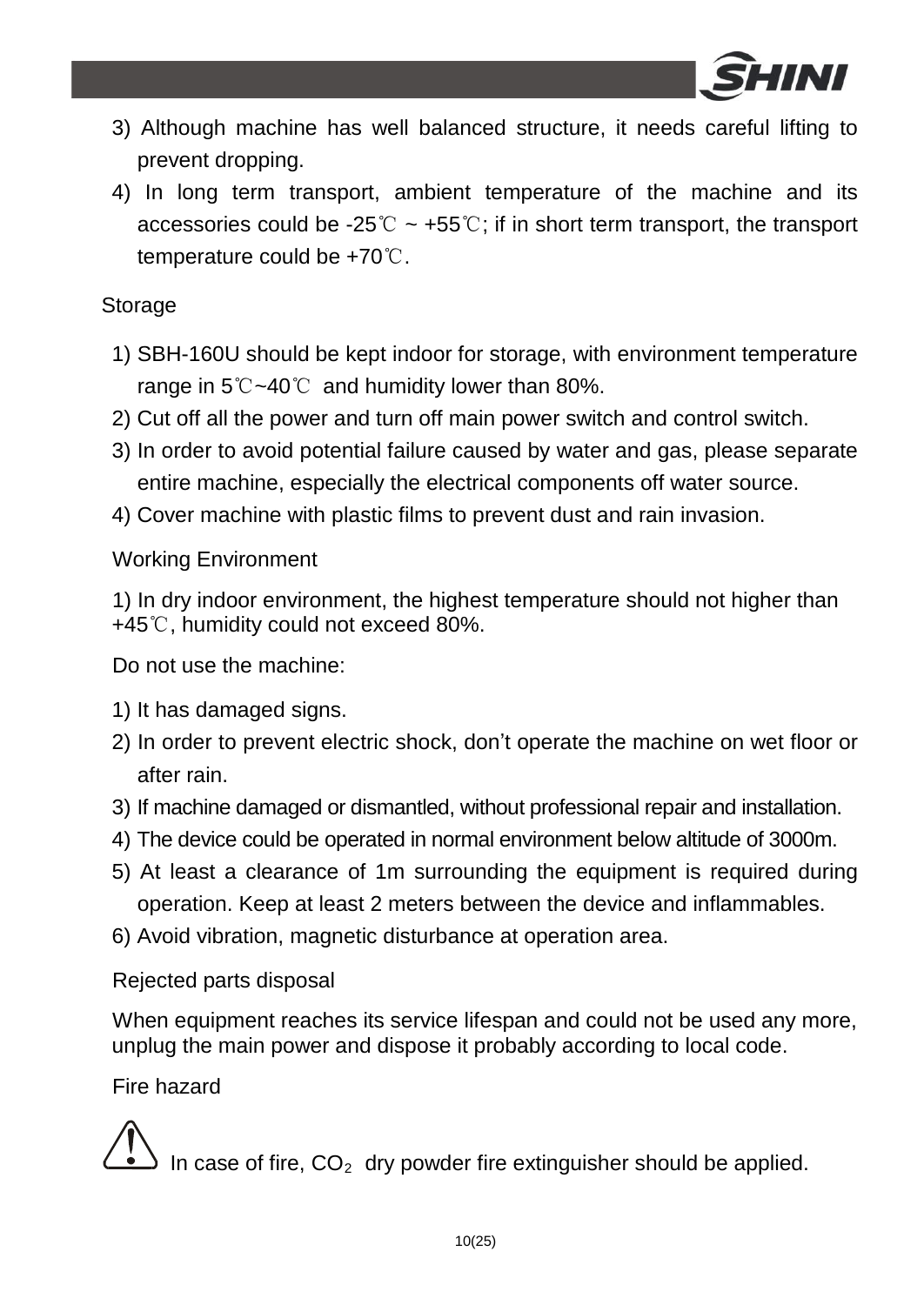

### 1.5 Exemption Clause

The following statements clarify the responsibilities and regulations born by any buyer or user who purchases products and accessories from Shini (including employees and agents).

Shini is exempted from liability for any costs, fees, claims and losses caused by reasons below:

- 1.Any careless or man-made false installation, operation and maintenance upon on machines without referring to the manual ahead machine using.
- 2. Any incidents beyond human reasonable controls, which include man-made vicious or deliberate damages or abnormal power, and machine faults caused by irresistible natural disasters including fire, flood, storm and earthquake.
- 3. Any operational actions that are not authorized by Shini upon machine, including adding or replacing accessories, dismantling, delivering or repairing.
- 4. Employ consumables or oil media that are not appointed by Shini.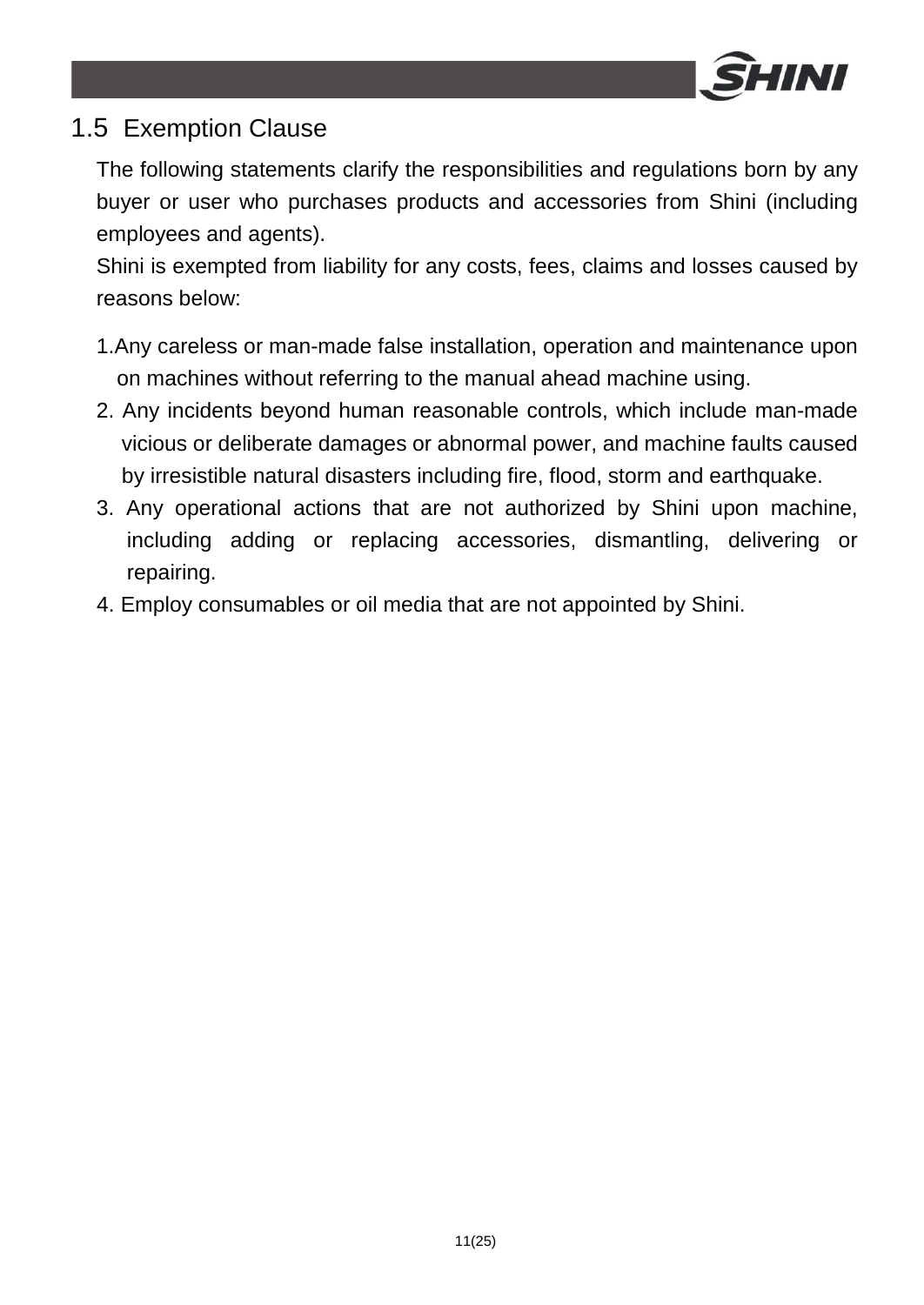

## 2. Structure Characteristics and Working Principle

### 2.1 Working Description

SBH-160U bridge-breaking hopper working principle: the main shaft will drive the stirring shaft to stir after the signal of control box is conveyed to the stirring motor. The stainless steel part of the stirring rod's upper part will break the material and the stirring blades at the bottom will squeeze the material out of the discharge port to feed the pieces into injection molding machine.



#### 2.1.1 Working Principle

Picture 2-1: Working Principle

First, set a frequency value on the inverter according to output of the injection molding machine. Then start the machine. The main shaft will drive the stirring shaft to stir after the signal of control box is conveyed to the stirring motor (as pic.). The stainless steel part of the stirring rod's upper part will break the material and the stirring blades at the bottom will squeeze the material out of the discharge port. The frequency value can be changed according to actual output situation to reach the requirement.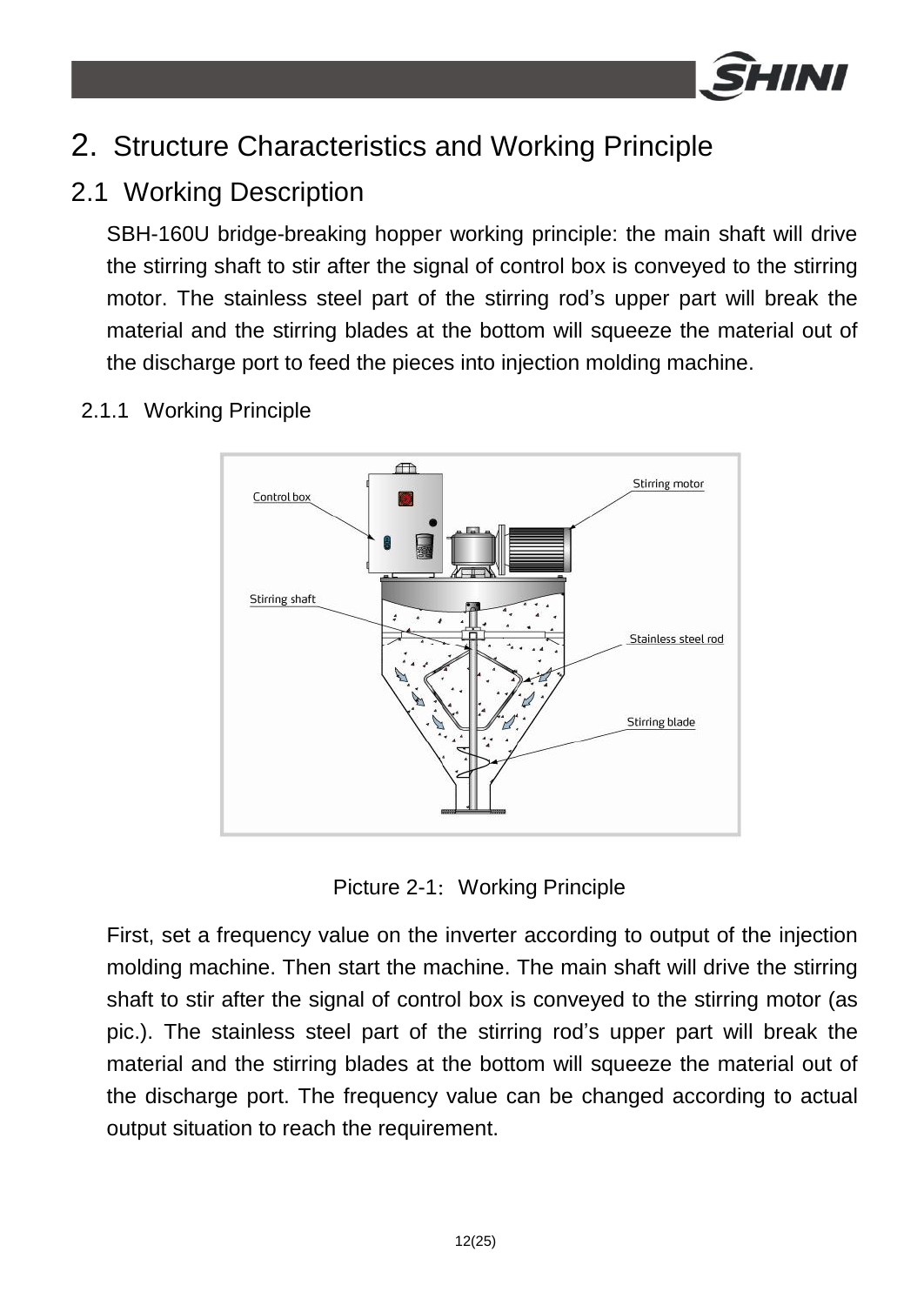

### 2.2 Drawing and Parts List

#### 2.2.1 Assembly Drawing



Remarks: Please refer to parts list 2-1 for specific explanation of the Arabic numbers in parts drawing.

#### Picture 2-2: Assembly Drawing

#### Table 2-1: Parts List

| No.               | <b>Name</b>                            | Part No.      |
|-------------------|----------------------------------------|---------------|
| 1                 | Control box assembly                   |               |
| $\overline{2}$    | Control box fixing plate               |               |
| 3                 | Lid assembly                           |               |
| 4                 | Fixed frame of stirring shaft assembly |               |
| 5                 | Stir assembly                          |               |
| 6                 | Barrel assembly                        |               |
| 7                 | Shut-off plate flange                  | BL90016002620 |
| 8                 | Shut-off plate                         |               |
| 9                 | Sight glass six holes assembly         | BH90000600050 |
| 10                | Gear motor*                            | YM50409000300 |
| 11                | Motor cover                            |               |
| $12 \overline{ }$ | Flat key                               | BH11016002410 |
| 13                | Adaptor flange                         |               |
| 14                | Plug for level sensor mounting hole    | BH12901620010 |
| 15                | Aluminum Square Handle 120L            | BW20012000040 |

\*means possible broken parts.

\*\* means easy broken part. and spare backup is suggested.

Please confirm the version of manual before placing the purchase order to guarantee that the item number of the spare part is in accordance with the real object.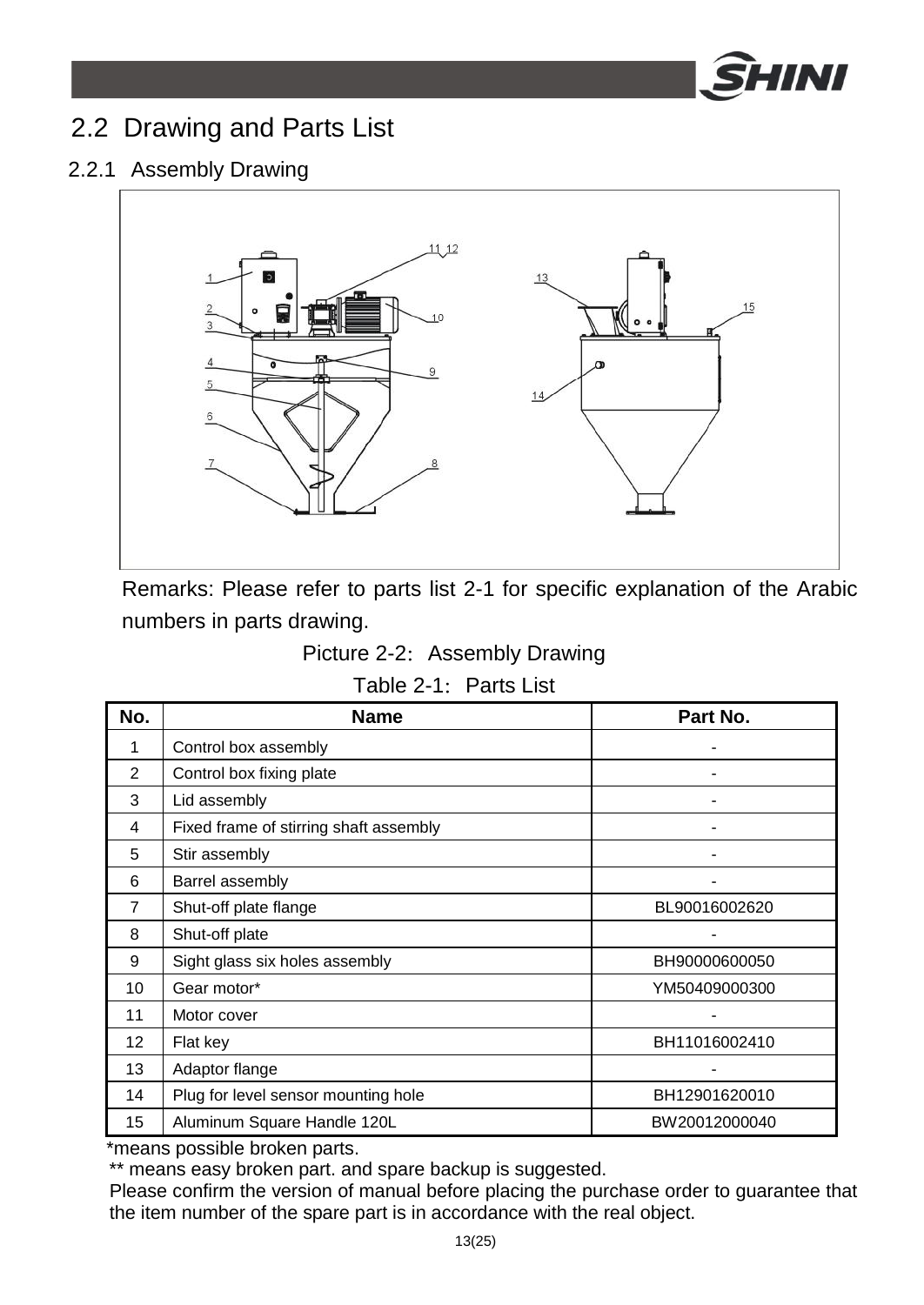

### 2.2.2 Fixed Frame of Stirring Shaft Assembly



Remarks: Please refer to parts list 2-2 for specific explanation of the Arabic numbers in parts drawing.

#### Picture 2-3: Fixed frame of stirring shaft assembly

#### Table 2-2: Parts List

| No.            | <b>Name</b>                                         | Part No.      |
|----------------|-----------------------------------------------------|---------------|
|                | Bearing base assembly                               |               |
| $\mathfrak{p}$ | Bearing base cover                                  | -             |
| 3              | Bearing pad                                         |               |
| $\overline{4}$ | Deep groove ball bearing 6008, 200℃ heat-resistance | YW11600800100 |
| 5              | Framework oil seal                                  | YR20607800000 |
| 6              | Shaft                                               | BH11016002510 |
| 7              | Press piece                                         |               |
| 8              | Elastic ring for hole DO=78                         | YW69007800000 |

\*means possible broken parts.

\*\* means easy broken part. and spare backup is suggested.

Please confirm the version of manual before placing the purchase order to guarantee that the item number of the spare part is in accordance with the real object.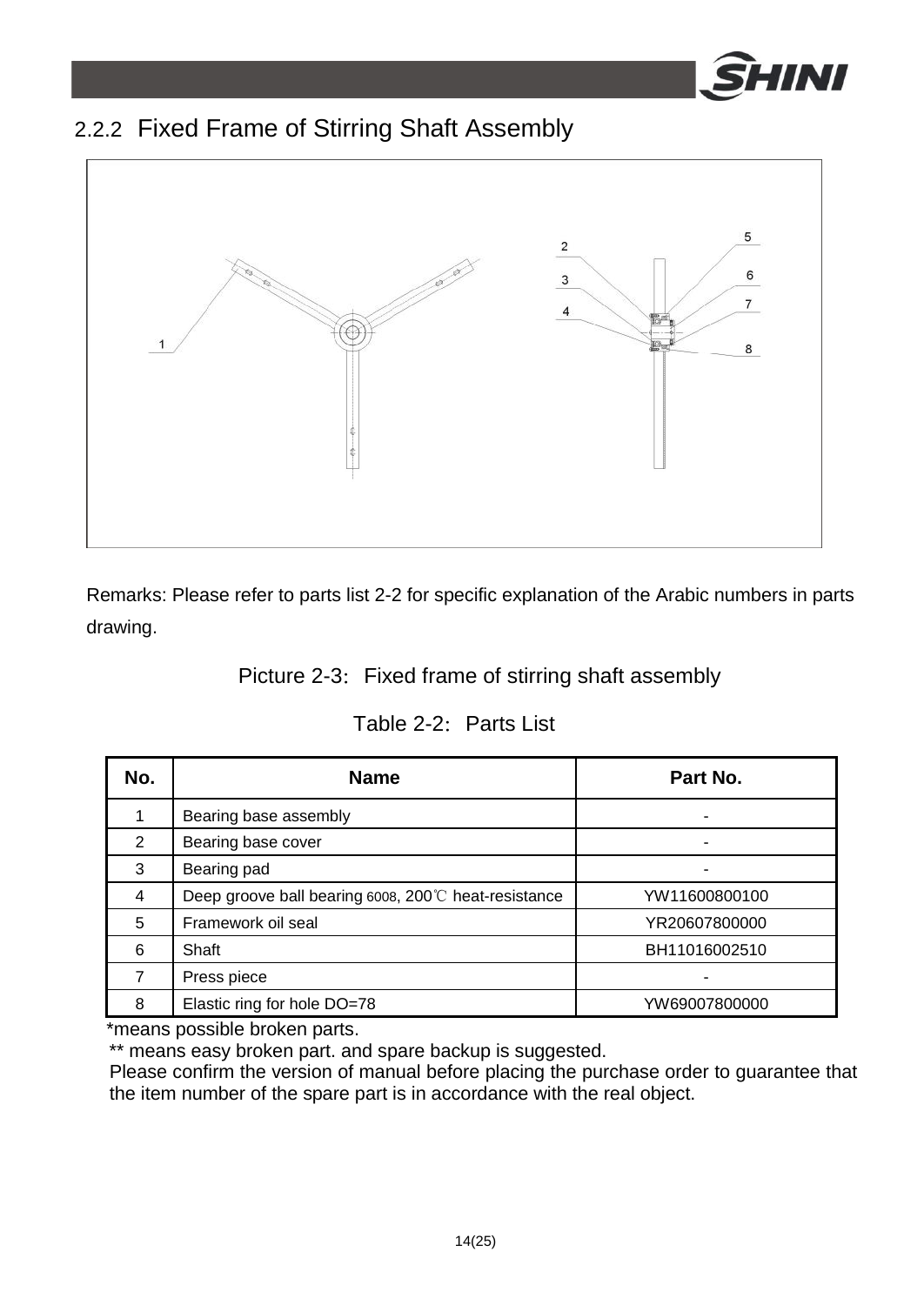

### 2.3 Circuit Diagram

### 2.3.1 Electrical Diagram



Picture 2-4: Electrical Diagram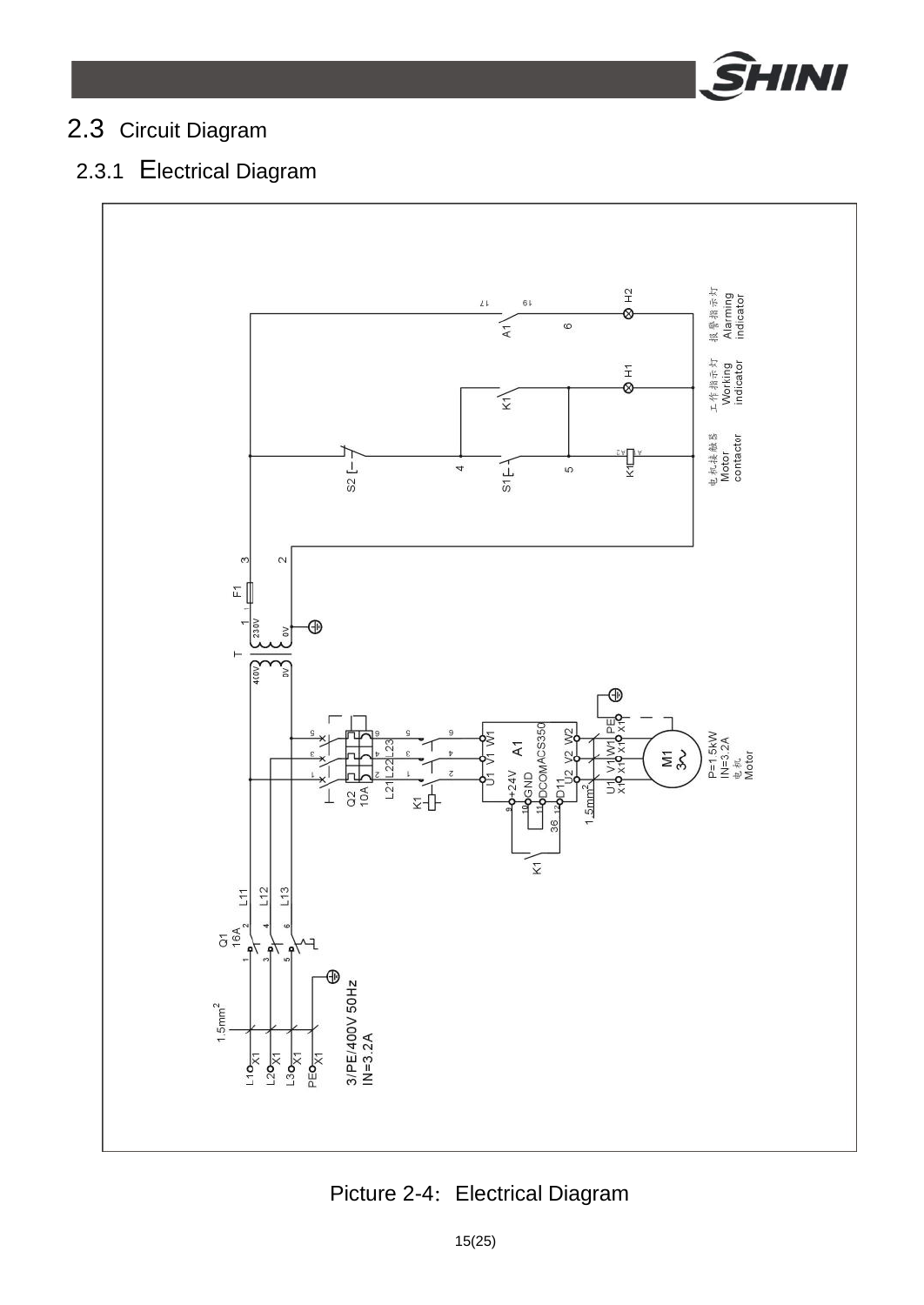

### 2.3.2 Electrical Components Layout



Picture 2-5: Electrical Components Layout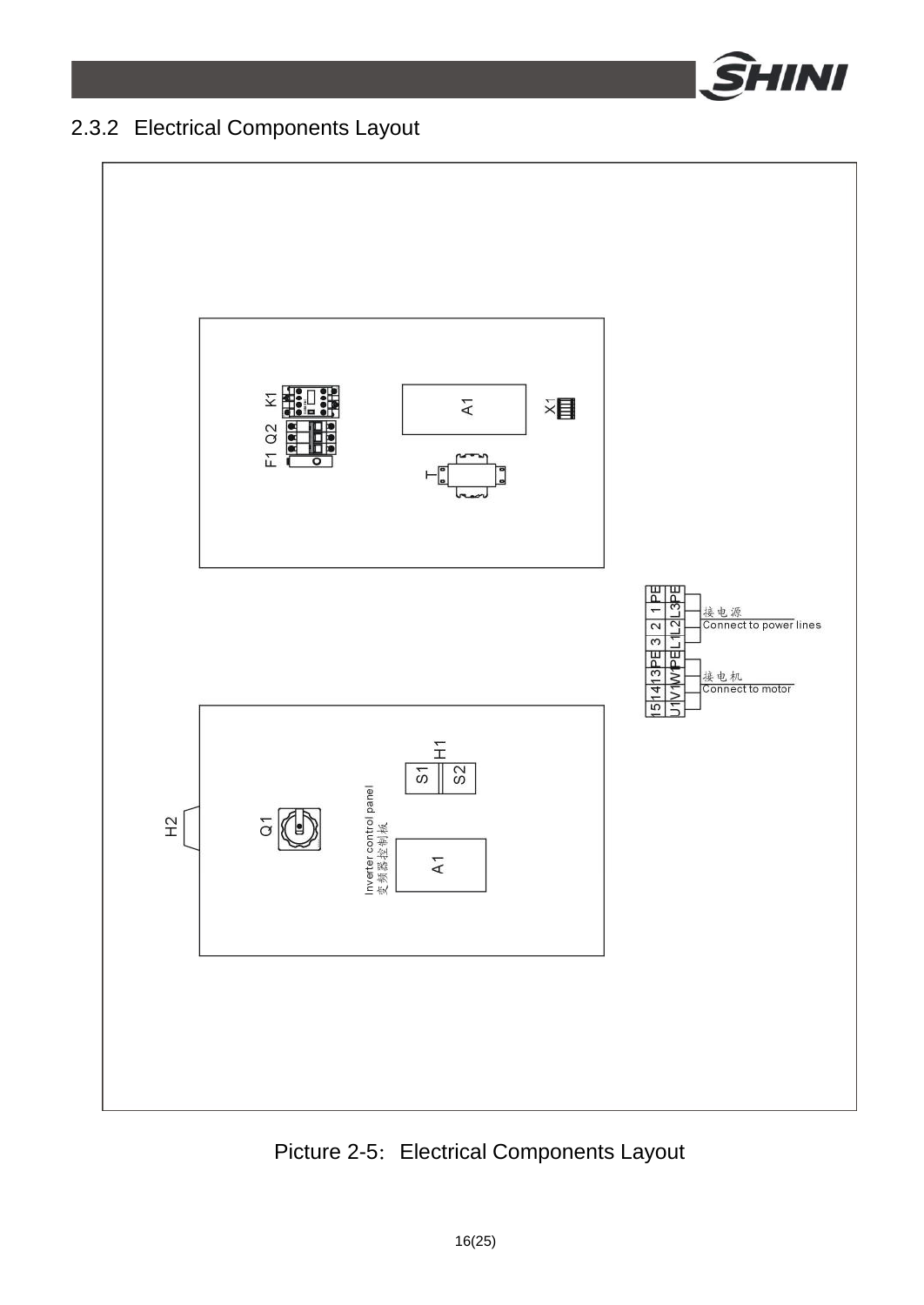

#### 2.3.3 Electrical Components List

| Table 2-3: Electrical Components List |
|---------------------------------------|
|---------------------------------------|

| No.               | <b>Symbol</b>                 | <b>Name</b>              | <b>Specification</b> | Part NO.      |
|-------------------|-------------------------------|--------------------------|----------------------|---------------|
| 1                 | Q <sub>1</sub>                | Main power switch*       | 16A                  | YE10200300000 |
| $\overline{2}$    | Q2                            | Circuit breaker*         | 10A                  | YE40600300000 |
| 3                 | K <sub>1</sub>                | Contactor*               | 220V 50/60Hz         | YE00601521000 |
| 4                 | $\overline{\phantom{a}}$      | <b>Auxiliary Contact</b> | $2NO+2NC$            | YE00691100000 |
| 5                 | F <sub>1</sub>                | Fuse**                   | 2A                   | YE41001000000 |
| 6                 | T                             | Transformer              | 300 <sub>m</sub> A   | YE70402300700 |
| $\overline{7}$    | A <sub>1</sub>                | Inverter*                | 400V1.5Kw            | YE75350300100 |
| 8                 | S <sub>1</sub> S <sub>2</sub> | Switch assembly          | 400V 10A             | YE11221000000 |
| 9                 | H2                            | Alarm light              | 230V 50/60Hz         | YE83305100200 |
| 10                | X1                            | <b>Terminal board</b>    | -                    | YE61250040000 |
| 11                |                               | Grounding terminal block | -                    | YE61253500000 |
| $12 \overline{ }$ | M1                            | Motor                    | 400V 50Hz 1.5kw      |               |

\*means possible broken parts.

\*\*means easy broken part. and spare backup is suggested.

Please confirm the version of manual before placing the purchase order to guarantee that the item number of the spare part is in accordance with the real object.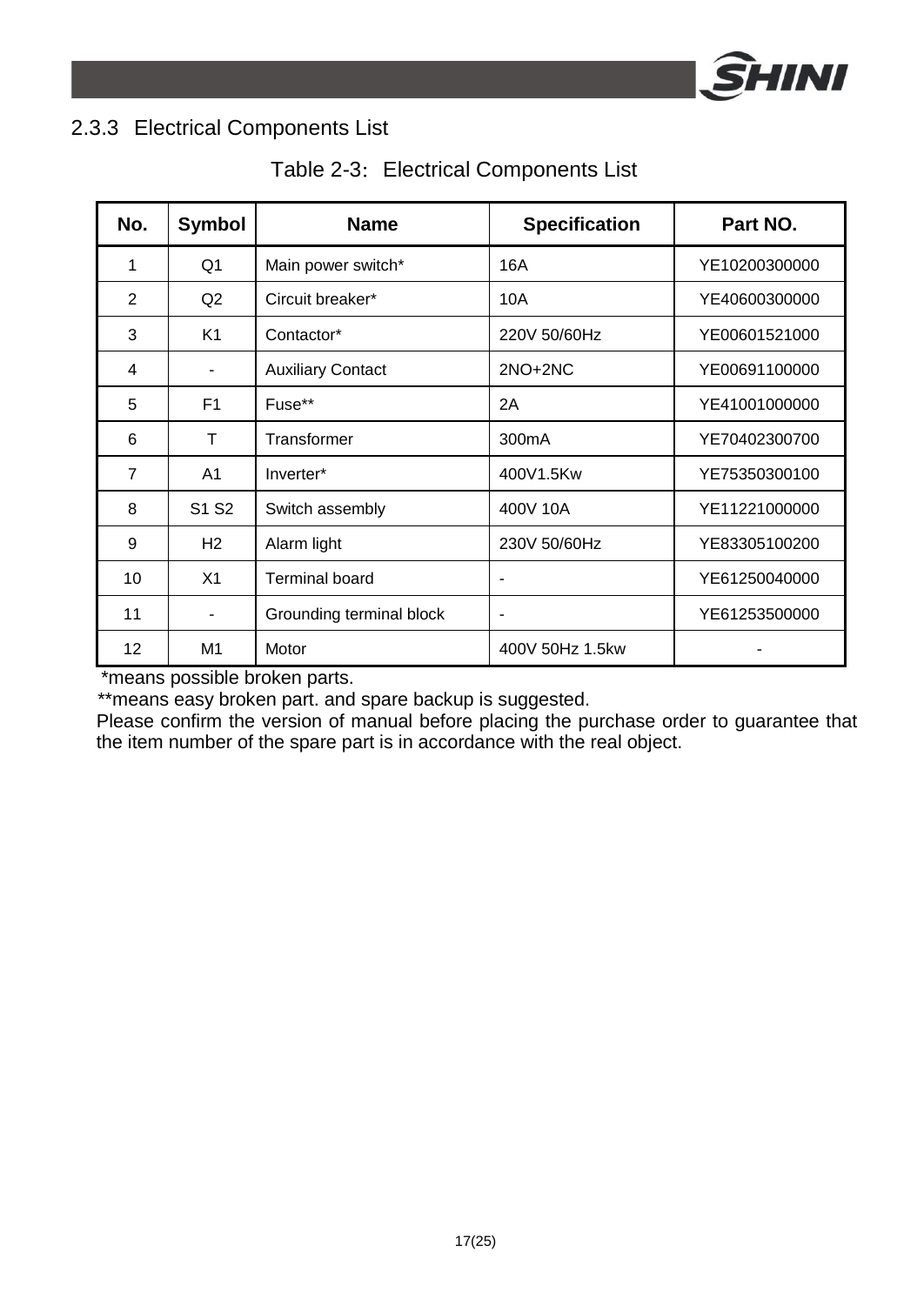

## **3. Installation and Debugging**

Before installation please read this chapter carefully. Orders of the installation must be observed according to following as below:

Attention! Power connection of the bridge-breaking hopper must be completed by professional electrician.

3.1 SBH installed on injection molding machine or extrusion molding machine



Picture 3-1: Installation Diagram

SBH has simple installation which could be mounted on injection molding machine or extrusion molding machine to ensure the balance.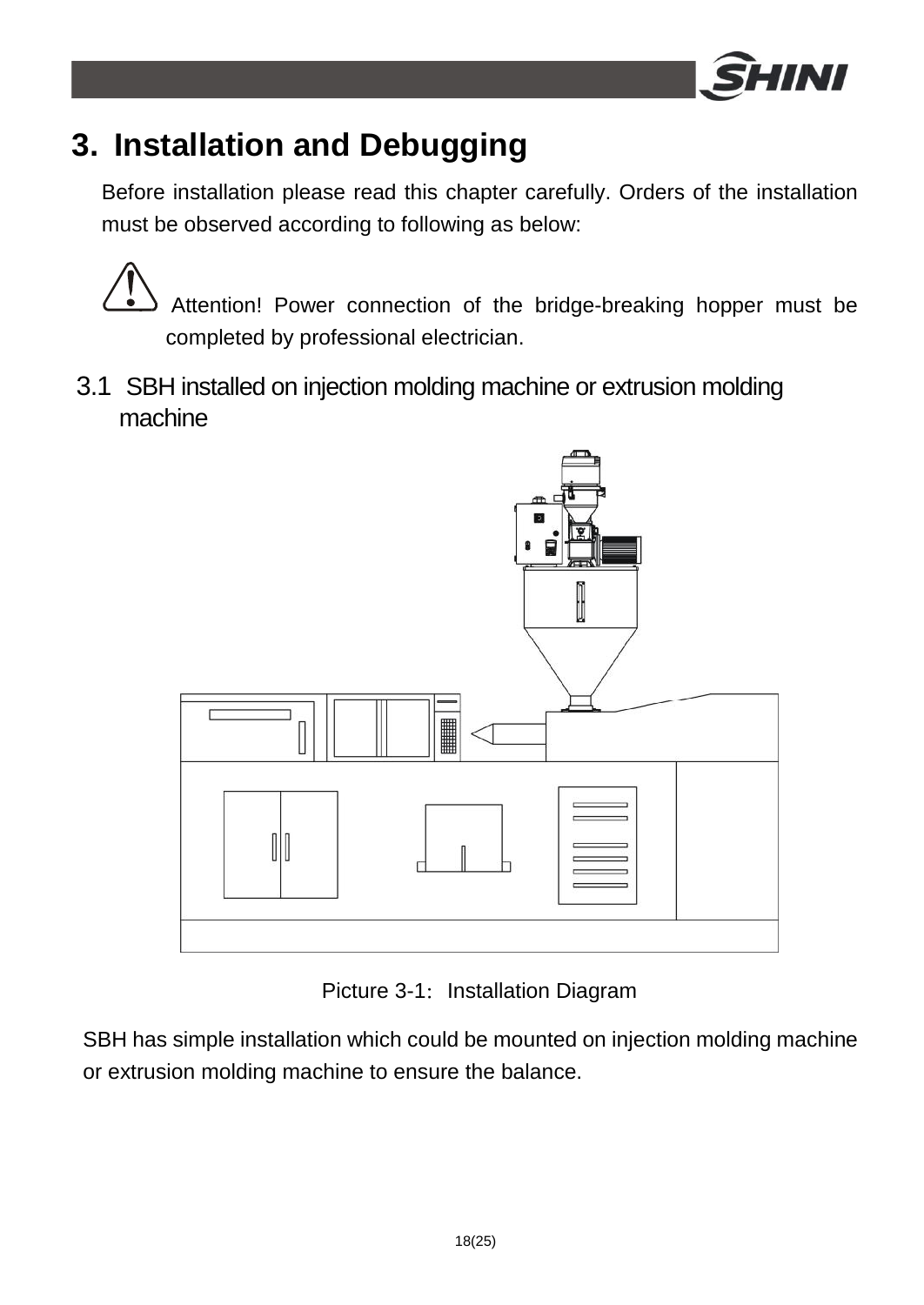

### 3.2 Installation Space

When machine is being installed, should keep at least 500mm space around it. (as below pic.). Don't install the machine within narrow space which crowded with other objects. In this case, repair or maintenance would be inconvenient. Don't sit on the machine. Don't place inflammables and explosives around the machine.



Picture 3-2: Machine Installation Requirement

### 3.3 Power Supply Connection

SBH control box connected with nameplate consistent power supply and ground wire. Generally, adopts 3Ф400VAC power supply, special customized power supply could also be used according to requirements.

Please check the rotating direction of motor after power supply is connected. If it is reversed, don't cut off the power supply. Exchange any two connecting wires of the three.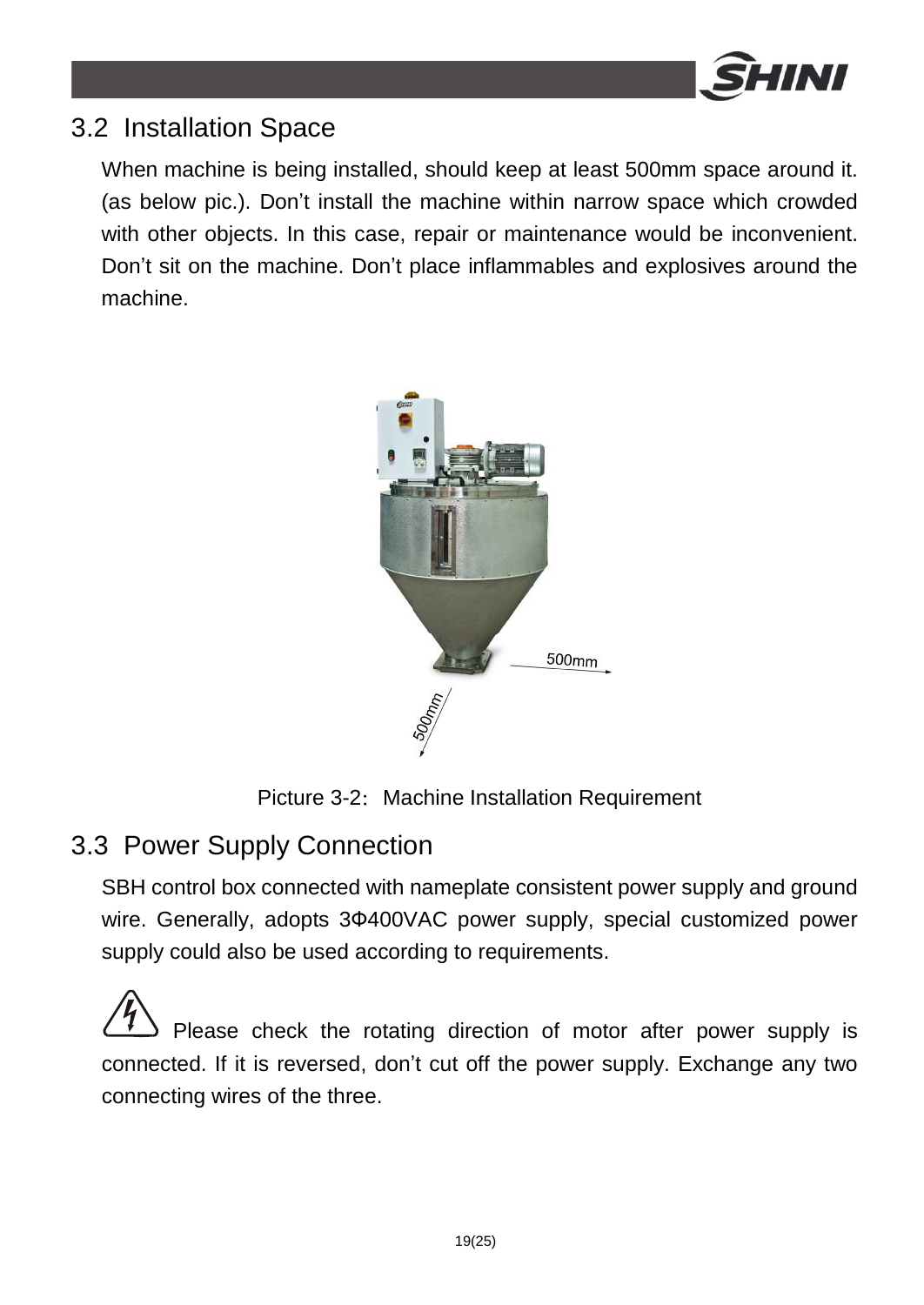

## **4. Application and Operation**

4.1 Control Panel





### 4.2 Control Panel Description

| No. | <b>Name</b>                  | <b>Function Description</b>            | <b>Remark and Notice</b>                                          |
|-----|------------------------------|----------------------------------------|-------------------------------------------------------------------|
|     | Main power switch            | Main power switch of control<br>system | -                                                                 |
| 2   | System operation             | Discharging motor start/stop<br>switch | Red button: stop; Green button: start                             |
| 3   | control<br>Inverter<br>board | Inverter parameter input               | Used for inverter parameter input, and<br>start/stop the inverter |

### 4.3 Machine Start up and Power off

- 1)Check power supply .
- 2) Please turn on the main power switch of control box panel.
- 3) Please press the green button of system operation on control box panel, the motor starts rotary stirring.
- 4) When power off the machine, press the red button of system operation, then take reverse steps to turn off the power supply.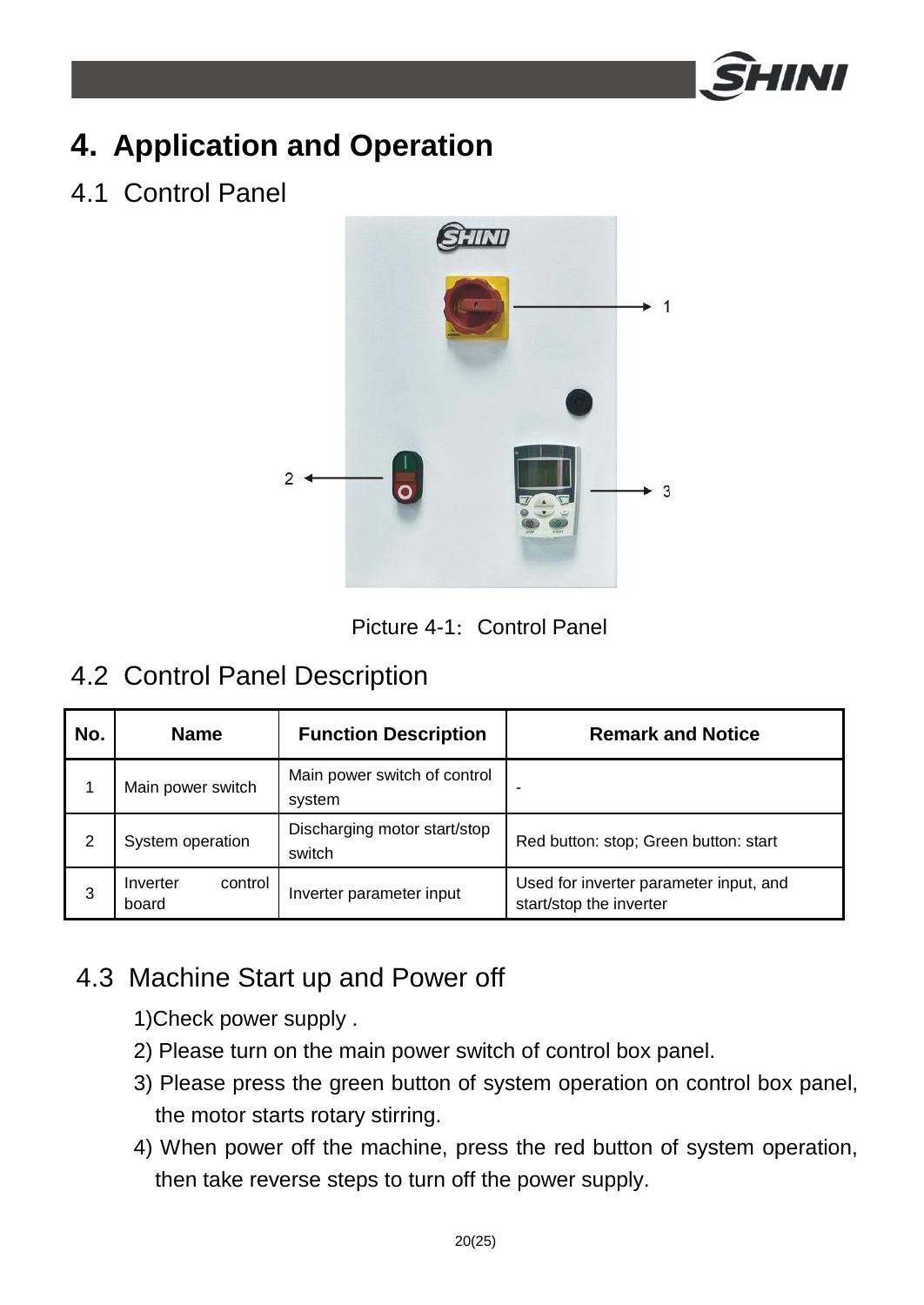

### 4.4 Operation Method

- 1) Turn on the main power switch on control box panel.
- 2) Press green button of system operation on control box panel, the motor starts rotary discharging.

### 4.5 Inverter Introduction



Picture 4-2: Inverter

#### 4.5.1 Function Indicator Description

| No. | Application                                                                                                                                |  |
|-----|--------------------------------------------------------------------------------------------------------------------------------------------|--|
|     | LCD displayer – divided into 5 display areas                                                                                               |  |
|     | top left corner-control area                                                                                                               |  |
|     | LOC: Inverter at local control mode, via control pan for controlling.                                                                      |  |
|     | REM: Inverter at remote control mode, via I/O terminal or profibus to control.                                                             |  |
|     | Top right corner – display the unit of digit.                                                                                              |  |
|     | Middle -variable; generally, it displays parameter and signal value, menu or list.<br>It also can display the fault code of control panel. |  |
|     | d, Left corner at bottom and middle-control panel working statue:                                                                          |  |
| 1   | OUTPUT: Output mode                                                                                                                        |  |
|     | PAR: Parameter mode                                                                                                                        |  |
|     | MENU: Main menu                                                                                                                            |  |
|     | e. Right corner at bottom—statue displayer:                                                                                                |  |
|     | FWD (forward) /REV (reverse): motor rotary direction                                                                                       |  |
|     | Slow flicker: already stop                                                                                                                 |  |
|     | Quick flicker: motor is running but not at set point;                                                                                      |  |
|     | Stable: running at set point;                                                                                                              |  |
|     | Setting: display value could be modified (in parameter and set value mode).                                                                |  |
| 2   | RESET/EXIT – withdraw to up menu, and don't save the modification. Under output                                                            |  |
|     | and failure mode to get failure reset.                                                                                                     |  |
| 3   | MENU/ENTER – enter into next menu. Under parameter mode, save the displayed                                                                |  |
|     | value as new set value.                                                                                                                    |  |
| 4   | – Upward                                                                                                                                   |  |
|     | • Rolling the menu or list upward.                                                                                                         |  |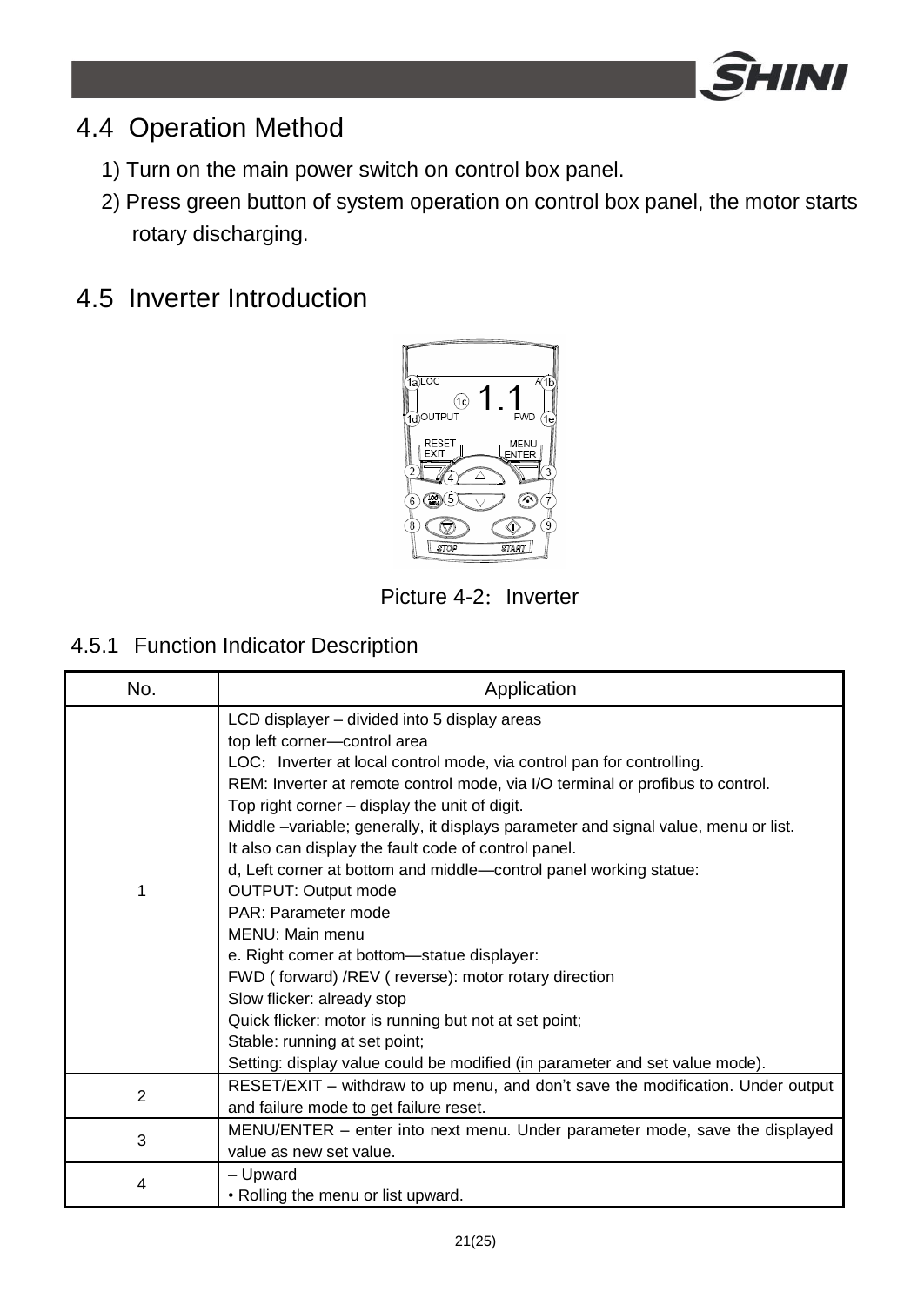

|     | • If a parameter is chosen, add the value of the parameter.<br>• Under set value mode to add to the set value.<br>Press the key and not loosen it could get prompt modification.                                                          |
|-----|-------------------------------------------------------------------------------------------------------------------------------------------------------------------------------------------------------------------------------------------|
| No. | Application                                                                                                                                                                                                                               |
| 5   | - Downward<br>• Rolling the menu or list downward.<br>. If a parameter is chosen, lessen the value of the parameter.<br>• Under set value mode to lessen the set value.<br>Press the key and not loosen it could get prompt modification. |
| 6   | LOC/REM –Switch between the local mode and remote mode                                                                                                                                                                                    |
| 7   | DIR - Change motor rotary direction.                                                                                                                                                                                                      |
| 8   | STOP - Under local mode, stop the inverter.                                                                                                                                                                                               |
| 9   | START – Under local mode, start up the inverter.                                                                                                                                                                                          |
|     |                                                                                                                                                                                                                                           |

#### 4.5.2 Inverter Factory Set Parameter

| No.            | Parameter<br>Code | <b>Parameter Meaning</b><br><b>Factory Set Value</b> |                      | Remark |
|----------------|-------------------|------------------------------------------------------|----------------------|--------|
| 1              | 1001              | Digit input for start/stop control                   |                      |        |
| $\mathcal{P}$  | 1003              | Forward                                              |                      |        |
| 3              | 1103              | Control panel has external source<br>signal.         | 0                    |        |
| 4              | 1401              | Failure output                                       | 4                    |        |
| 5              | 2007              | Min. frequency                                       | 10                   |        |
| 6              | 2008              | Max. frequency                                       | 50                   |        |
| $\overline{7}$ | 2202              | Speed up time                                        | 5                    |        |
| 8              | 2203              | Speed reduced time                                   | 3                    |        |
| 9              | 9901              | Language switch                                      | 0 English /1 Chinese |        |

Following parameters are set according to motor's nameplate 9905 (motor voltage) 9906 (motor current) 9907 (motor frequency) 9908 (motor rotary speed) 9909 (motor power)



Attention!

LOC/ corresponding manual control function on inverter panel.

REM on inverter panel is corresponding to linkage function of extruder. When linkage works, 0~10V signal of extruder is connected to control inverter 2-3 point of bridge-breaking hopper.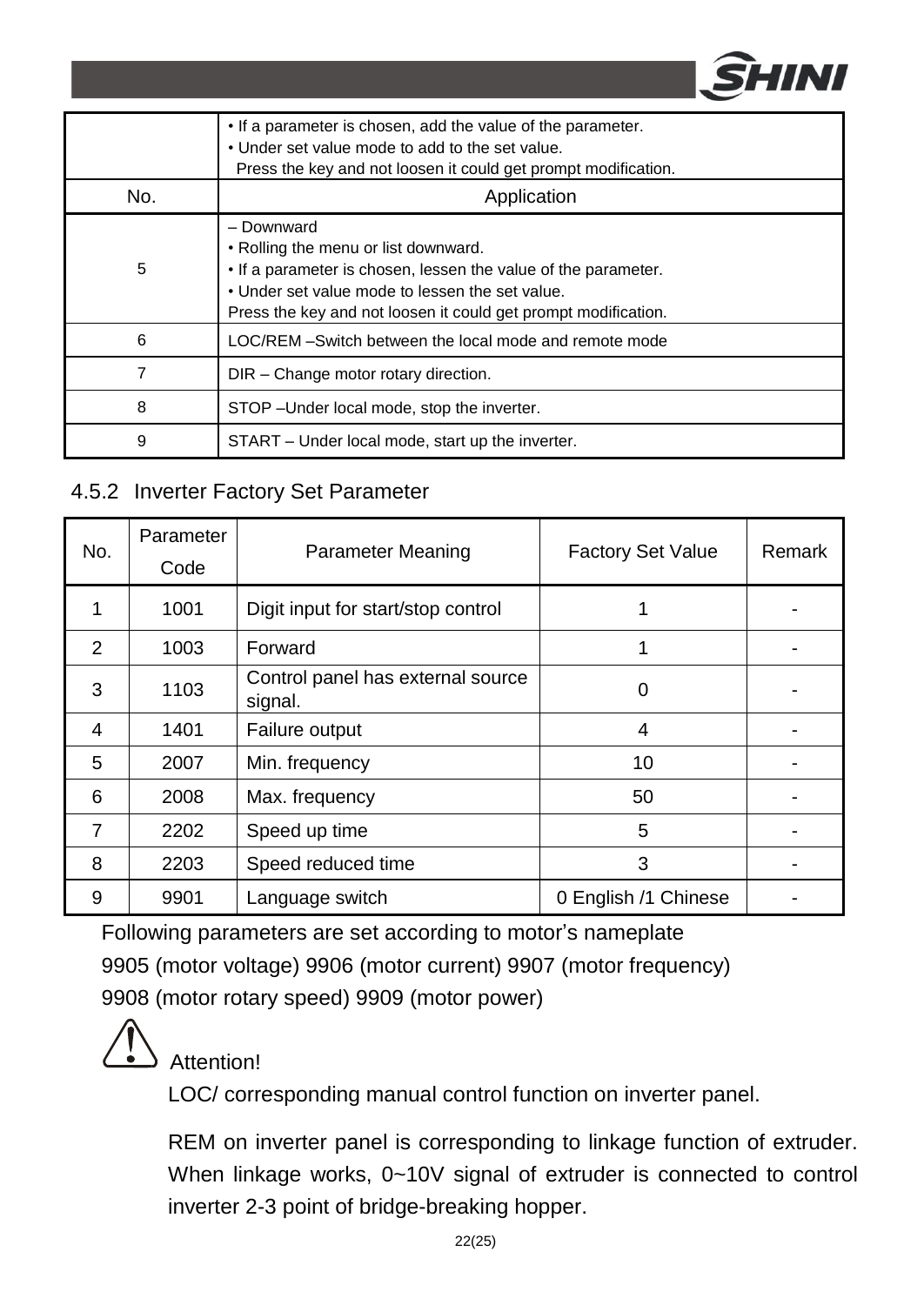

## **5. Trouble-shooting**

| <b>Failures</b>                                                                                                                         | Possible reasons                                                                                                                                                                                                                                                            |
|-----------------------------------------------------------------------------------------------------------------------------------------|-----------------------------------------------------------------------------------------------------------------------------------------------------------------------------------------------------------------------------------------------------------------------------|
| Power supply connected, rotate<br>switch of main power supply,<br>press control button, the light<br>don't turn on, motor don't rotate, | Check the circuit according to circuit diagram, possible reasons are:<br>1. Circuit has break.<br>2. Fuse burnt.<br>If motor rotate but light don't turn on, means the light is broken. If light<br>turned on, but motor don't rotate, means motor or inverter has problem. |
| When motor is running, press<br>stop button, it dosen't work.                                                                           | Stop button is broken, the contact end maybe burnt, it could be replaced.                                                                                                                                                                                                   |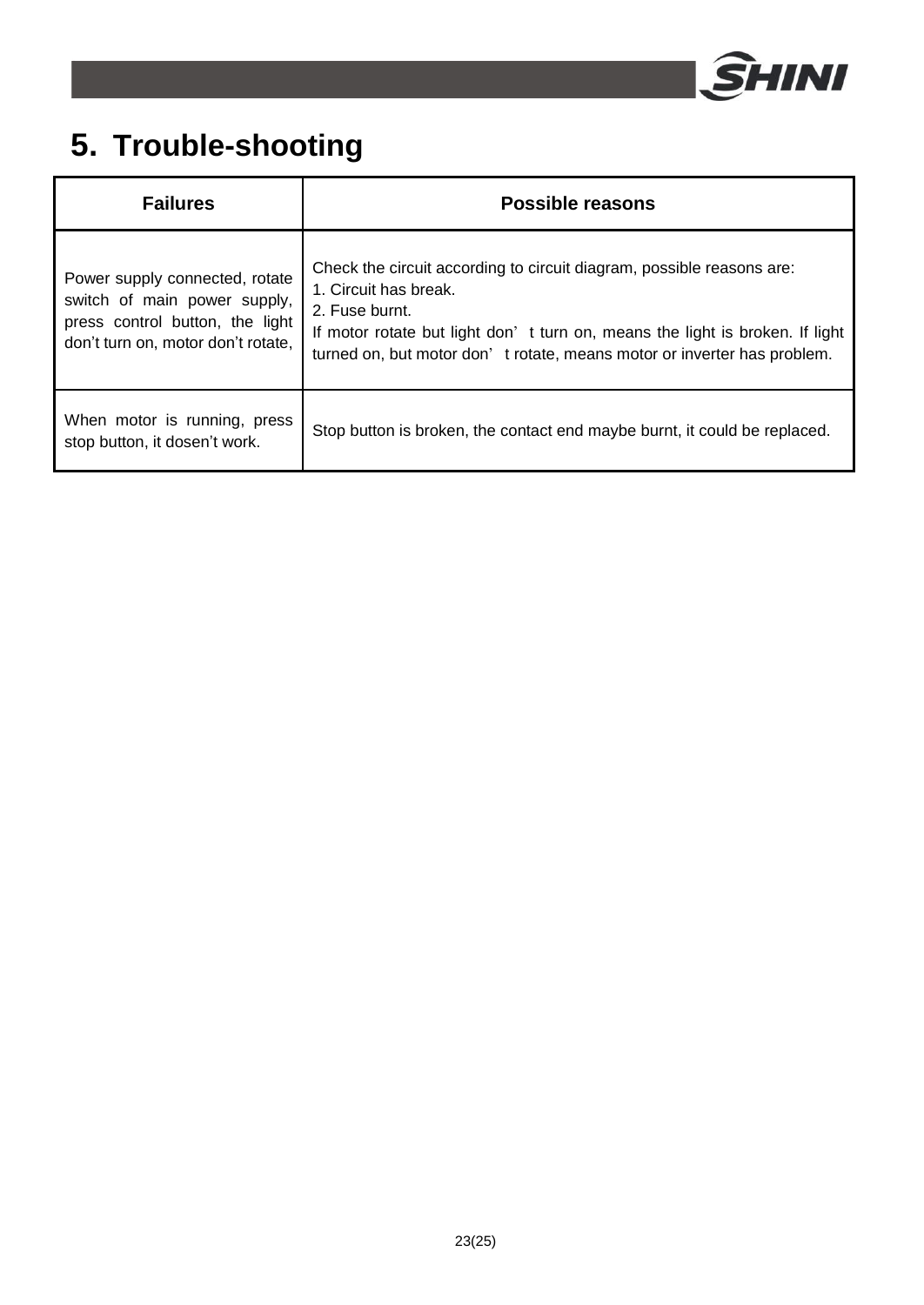

## **6. Repair and Maintenance**

### 6.1 Repair

All the repairs must be completed by professionals to avoid damage of the machine and personal injury.

#### 6.1.1 Motor Maintenance

Please pay attention to keep the stirring motor and gear box clean. Remove the dust, pollutant in time to make easy heat dissipation.

#### 6.1.2 Maintenance of Hopper and Stirring Blades

Open the hopper lid, spray-blow the residual material in the hopper with air gun, then use soft cloth to wipe the hopper inside and the stirring blades clean.



Before machine repair and maintenance, must turn off the main switch and the control switch.

### 6.2 Maintenance Schedule

#### 6.2.1 About the Machine

| Model                           | <b>SN</b> |                                                                                |  | Manufacture Date ______________ |  |  |    |
|---------------------------------|-----------|--------------------------------------------------------------------------------|--|---------------------------------|--|--|----|
|                                 |           |                                                                                |  |                                 |  |  | kW |
| 6.2.2 Installation & Inspection |           |                                                                                |  |                                 |  |  |    |
|                                 |           | Check if the machine horizental installation.<br>Check the motor installation. |  |                                 |  |  |    |
| <b>Electrical Installation</b>  |           |                                                                                |  |                                 |  |  |    |
|                                 |           | Volatge: V Hz<br>Fuse melt current: 1 $\Phi$ A 3 $\Phi$ A A                    |  |                                 |  |  |    |
|                                 |           | Check the control box power supply connection.                                 |  |                                 |  |  |    |